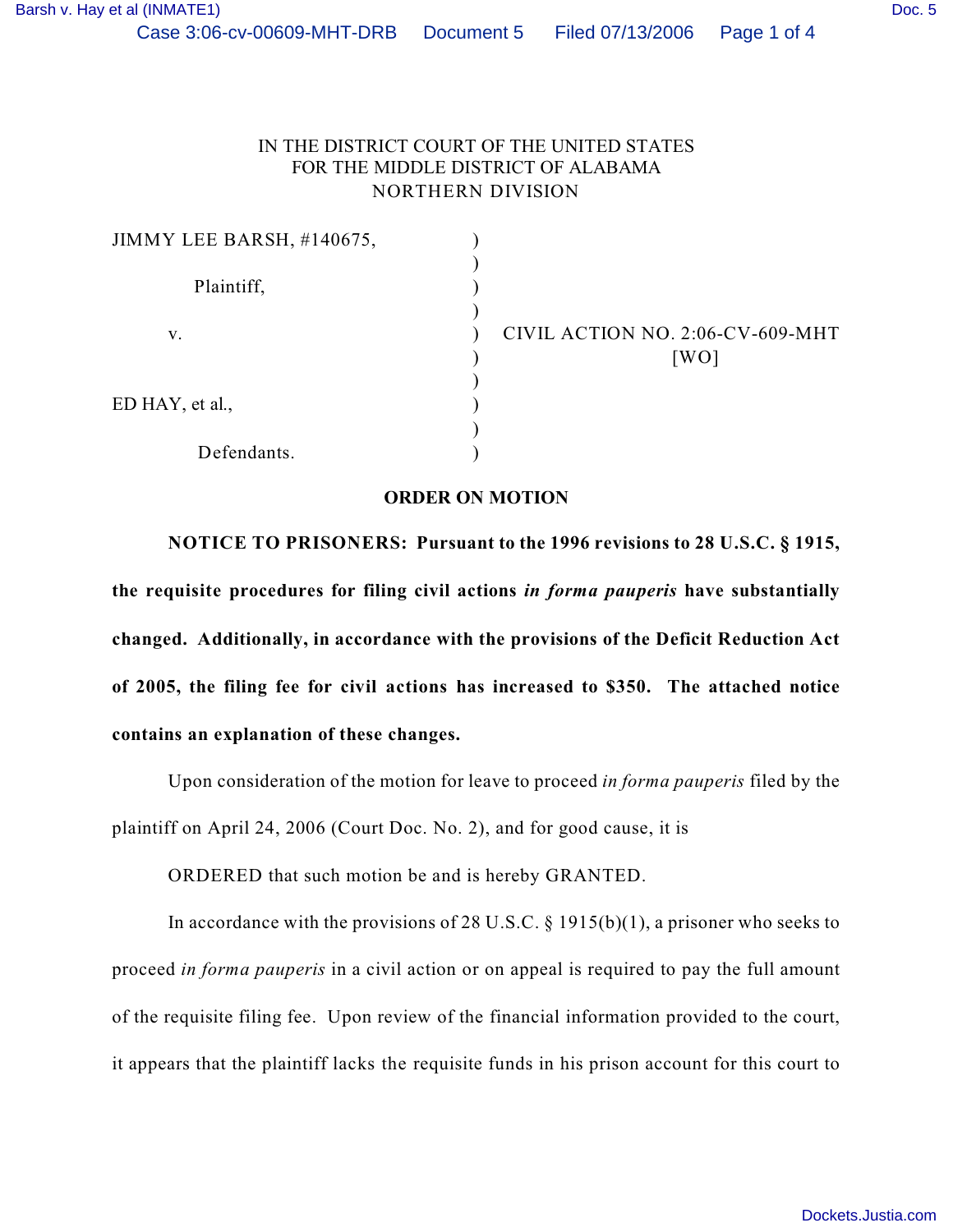require payment of either the entire filing fee or an initial partial filing fee. However, under the provisions of 28 U.S.C.  $\S$  1915(b)(1), this court must "assess and, when funds exist, collect" the \$350.00 filing fee from monies available to the plaintiff. In light of the foregoing and in accordance with the provisions of 28 U.S.C. § 1915(b)(2), it is further

ORDERED that:

1. The plaintiff shall make monthly payments of 20 percent of each preceding month's income credited to his account as payments towards the \$350.00 filing fee.

2. Those persons having custody of the plaintiff shall forward the above described payments from the plaintiff's account to the clerk of this court each time the amount in the plaintiff's account exceeds \$10.00 until the \$350.00 filing fee is paid in full. *Id.* 

To aid the plaintiff and those persons having custody of the plaintiff in complying with the requirements of this order, the clerk is DIRECTED to furnish a copy of this order to the inmate account clerk at the William E. Donaldson Correctional Facility.

The plaintiff is advised that if this case is dismissed for any reason he remains obligated to pay the \$350.00 filing fee. The filing fee will be collected from any funds which become available to the plaintiff and will be forwarded to this court by those persons having custody of the plaintiff pursuant to the directives contained in this order.

Additionally, the plaintiff is advised that if he files a notice of appeal he will likewise be required to pay the requisite appellate filing fee which is currently \$455.00. Thus, if at the time the plaintiff files a notice of appeal he has the necessary funds to pay the \$455.00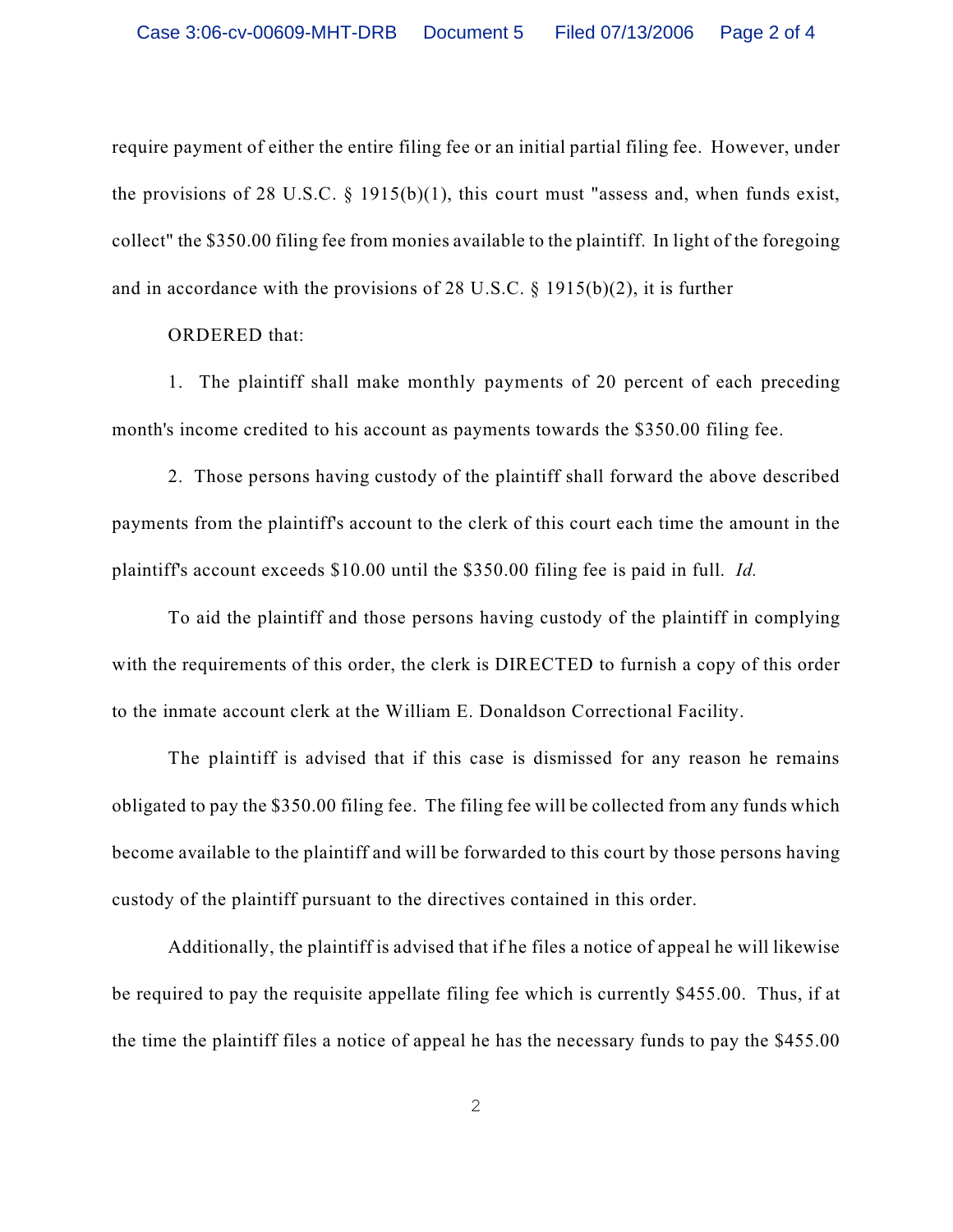filing fee, he must submit such amount to the court with the notice of appeal. If the requisite funds are not available and the plaintiff seeks to proceed *in forma pauperis* on his appeal, he must complete an affidavit in support of such request and supply the court with a certified copy of his prison account statement for the 6-month period preceding the filing of the appeal. However, the plaintiff is informed that regardless of this court's determination on his *in forma pauperis* motion the entire appellate filing fee will be collected from those persons having custody of him from funds available in his prison account in a manner similar to that outlined in this order.

Done this 13th day of July, 2006.

/s/ Delores R. Boyd UNITED STATES MAGISTRATE JUDGE